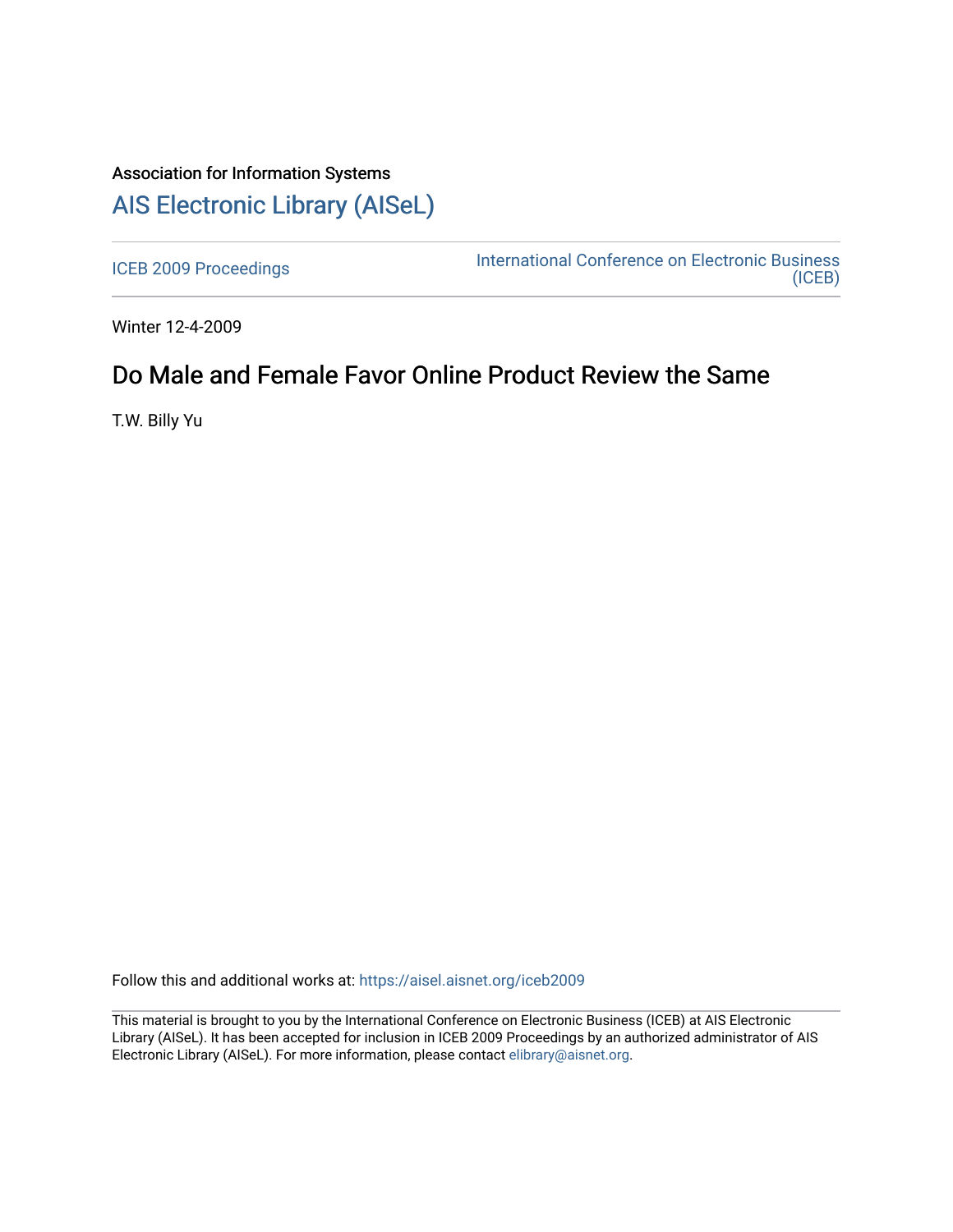# **DO MALE AND FEMALE FAVOR ONLINE PRODUCT REVIEW THE SAME?**

Yu, T.W. Billy School of Business Macau Polytechnic Institute Macau, China e-mail: billyyu@ipm.edu.mo

# **Abstract**

Online consumer product review is becoming increasingly important in consumers' purchase decisions. Online product review is a sort of product information created by users based on their personal usage experience. It basically serves as a passive "sales assistant" for information seeker, the customer, to check if the product matches her idiosyncratic usages. And in the consumer behavior literature, gender has been an issue because it affects consumers' approaches to decision making. Thus, in the context of product information seeking online, this paper investigates the effects on online consumer behavior from the TAM perspective. A structural equation model (SEM) on empirical data confirms that there exist some differences between the genders in the underlying mechanism on online product review.

*Keywords - TAM; gender; information search; product involvement; online consumer review* 

### **Introduction**

On choosing which products to buy or how to spend money is an art. Subjective evaluations by others are always valuable. People read magazines devoted to product evaluation before purchasing cars; they ask friends and read reviews by professional critics when selecting movies and restaurants. Consumers rely on advertisement, expert reviews, consumer magazine, to facilitate their purchasing decisions. Nevertheless, they may be unreliable in a way that most of them seek profits one way or the other.

Recent developments in computer networks have driven down the cost of distributing information virtually drastically, creating extraordinary opportunities for sharing product evaluations. It provides a new opportunity for consumers to share their product evaluations online [2]. In turn, it drastically reduces the costs of collecting information. With the information propagation power, a breadth of information via online user reviews is available for assisting purchasing decision. For some marketers, it is the ultimate consumer solution. It offers consumers unprecedented product information, facilitating their decision making with minimal effort and cost [15]. In this sense, it induces a new issue about information search with online reviews.

Information search is an important part of the decision process for most consumers considering the

purchase of an item. Comprehensive theories of consumer decision processes [3] recognize the importance of this component and incorporate it as a construct in the models of the decision process. During the information seeking process online, the consumer is also an Internet user. The information seeker is interacting with a website. However, ideas in the IS are quite different fundamentally from those in the consumer behavior. Information system researchers believe that technology relieves the stress of communication and breaks down the interpersonal barriers such as race and gender. Researches on TAM are generally indifferent about gender [1], and for example [16]. However, gender makes a big difference from the consumer behavior perspective [8], for example [10]. Yet, little is known about the gender differences on the issue. And two aspects of the user should be considered: An online reviewer basically performs the functions of 1) a typical consumer; s/he should exhibit some characteristics of a traditional consumer and 2) a technology user which can basically modeled by a TAM.

Studies about the issue should incorporate characteristics from the consumer behavior perspective. Factors like product involvement from consumer research [31] [32] are included in this study. Our objective is thus to investigate the determinants of the use of bulletin board / chat rooms, or alike, as an information source. The inclusions of consumer behavior factors are believed to have predicting power to the behavioral intentions to websites, either direct or indirect. Of particular interest in this paper is the difference contributed by gender to the core TAM members. To assess the difference, estimates from a structural equation model (SEM) will be used.

The structure of the paper is as follows. The next section presents a brief review of the issue together with a theoretical framework. It leads to the research methodology. Data analysis starts with validation of the measurement model. Then, by studying the structural relationship, the effects of information quality and product involvement are assessed. With discussions on the results, it leads us to the ending section on the conclusions.

#### THEORETICAL FOUNDATIONS AND HYPOTHESES

A majority of previous research on consumer reviews centered around seller reputation, especially on the eBay platform [19][20][21]. In terms of information seeking, the reputation system provides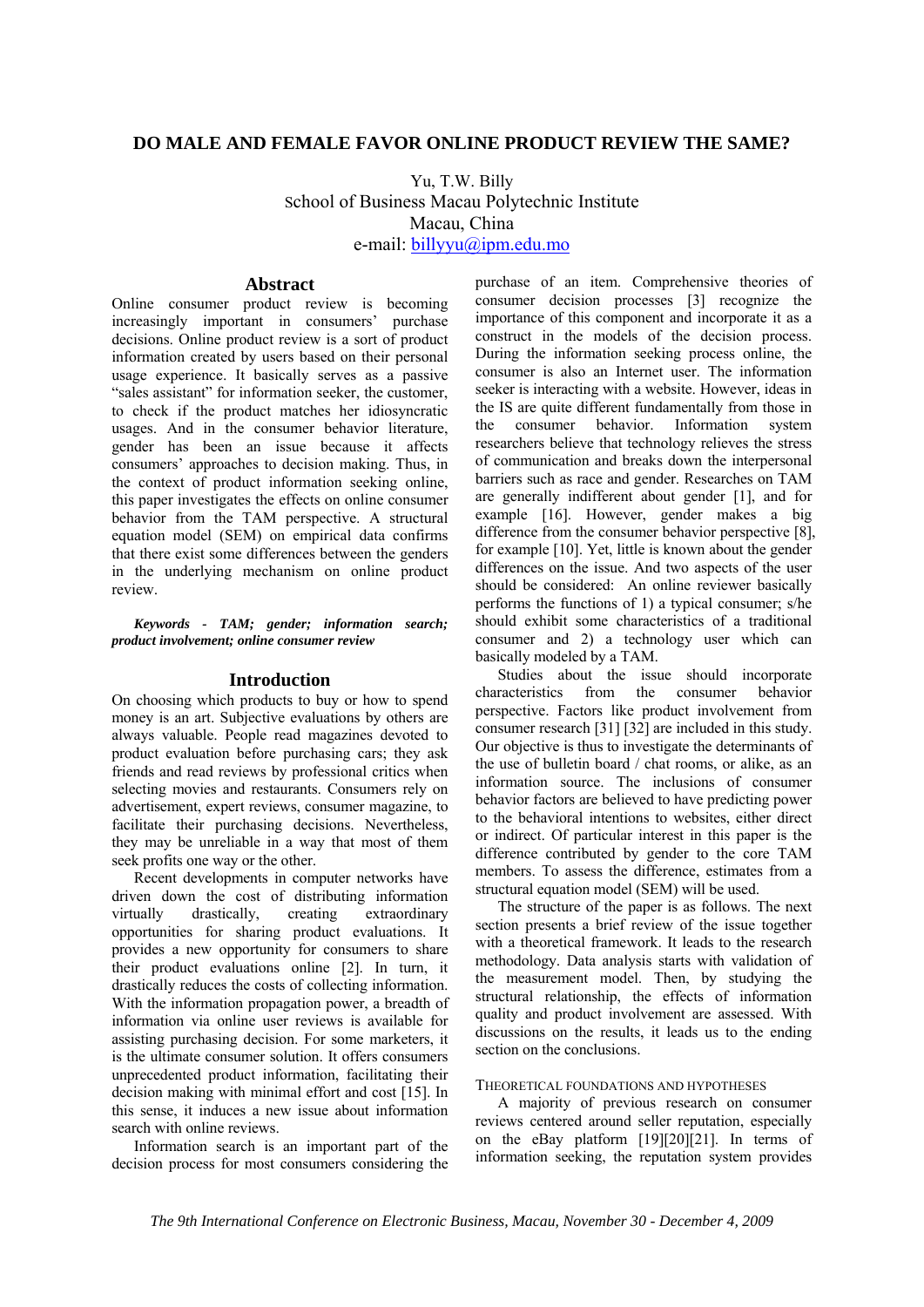transparency on seller history and minimizes the risk on uncertainty about fraud. Seller reputation would be important for direct transaction; however, reviews on the product itself are equally important for prospective buyers. Such information are mostly available in thirdparty websites such as bulletin board and chat rooms [22][23].

Information quality is always a focus on mainstream information system research [12]. It is all the more true in the context of this paper when a website can become a customer/partnering systems [13]. It is a common belief that better information quality can lead to a better overall attitude towards a site. Previous researches also show that sales are significantly influenced by the volume of online posting, suggesting the importance of the awareness effect [18]. Some suggest that the intensity of underlying word-of-mouth plays a dominant role in driving revenues [24][25]. The persuasive impact of the reviews actually depends on both their quality and their quantity [26]. However, their researches are either theoretical or not subjected to empirical test in the individual level. And they do not examine how consumer characteristics affect the uses of websites as a form of information source for product review. Thus, this paper adopts ideas from both the TAM and consumer behaviors to solve the puzzle.

#### *Technology Acceptance Model*

Early efforts of IS research concentrated on the identification of factors that facilitated IS use. And for practical reasons, the factors are grouped into a model in a way that would facilitate analysis of IS use. The most discussed tool is the technology acceptance model (TAM). Many variations and modifications according to the applications are available in the literature [11]. But the core members remain quite similar. This research involves three core members [14] and they serve as the backbone. The TAM here starts with *perceived usefulness, which leads to the attitude to the site, which leads to the intention to use.* These form the two basic hypotheses from the generic TAM. The study here is simply a case on third-party websites for product review. And that these sites do not involve in the transaction of the products under reviewed. Examples are bulletin board, chat room and personal blog.

An augmented member to TAM is of particular interests here. It is the information quality of the site. It is commonly believed that better information quality can lead to a better overall attitude towards a site as well as to positive behavioral intentions. Furthermore, in the context of product review, people have expectation on the site about its ability in providing useful information, and hence the usefulness perception and the attitude towards the site [23][25]. Thus, *information quality is hypothesized to positively affect all the three core members in the* 

*generic TAM.* These hypotheses are shown graphically in Fig. 1 at the end of the paper.

#### *Individual Differences*

For the sake of simplicity and focus, researcher on the Flow Theory incorporated with TAM does not hypothesize on any possible differences in online consumer due to gender or age [16]. However, in the definition of consumer behavior, consumer actions are dependent on the thinking process, in the direction to satisfying their needs. From this standpoint, male and female have different ways of thinking as well as behavior. Researchers confirm that gender affects consumers' approaches to decision making [10]. The case in this paper is about the use of the tool – the use of third-party website for assisting purchasing decision. From the consumer behavior literature, we know that male exhibit a weaker sensitivity to the opinions of their friends [1] and have fewer interpersonal relationships [6]. Nonetheless, male show a greater interest in communications technology products [7]. Researchers also confirm factors like satisfying, time and economy seeking are concerns for men [10]. Thus, male and female should also behave differently in using a bulletin board as the information source for product review. More precisely, we are interested in testing if *male is more capable of using online product review information than female (H6).* On the contrary, because of their interpersonal communication ability, *female is more capable of reviewing product information with her interpersonal relationships (H7)*. However, the difference in online product review ability of the two sexes with bulletin board remains unsure due to disagreeing forces working on him.

Besides gender, the study should also consider and be controlled for more individual differences as defined under consumer behavior. Two such items are taken into account. They are product involvement and time cost of an individual.

Product involvement reflects the perceived relevance of the product category to the individual. It has a strong effect on the positive shopping experience and the intention to return to the website [16]. However, according to the TAM, such intention may arise from its two antecedents: the perceived usefulness and attitude of the website.

Should product involvement affect perceived usefulness only - treating it as an external variable in the original TAM (interested reader may refer to Fig. 2 in [11] for detail); or, should it be treated as a factor affecting attitude? To study this, we have to understand the background of the TAM. It is basically a belief–attitude–intention–behavior relationship, which predicts user acceptance of IT. In the wellaccepted TAM, belief is the belief of perceived usefulness of the site to the user. But user satisfaction is typically viewed as the attitude [1]. One antecedent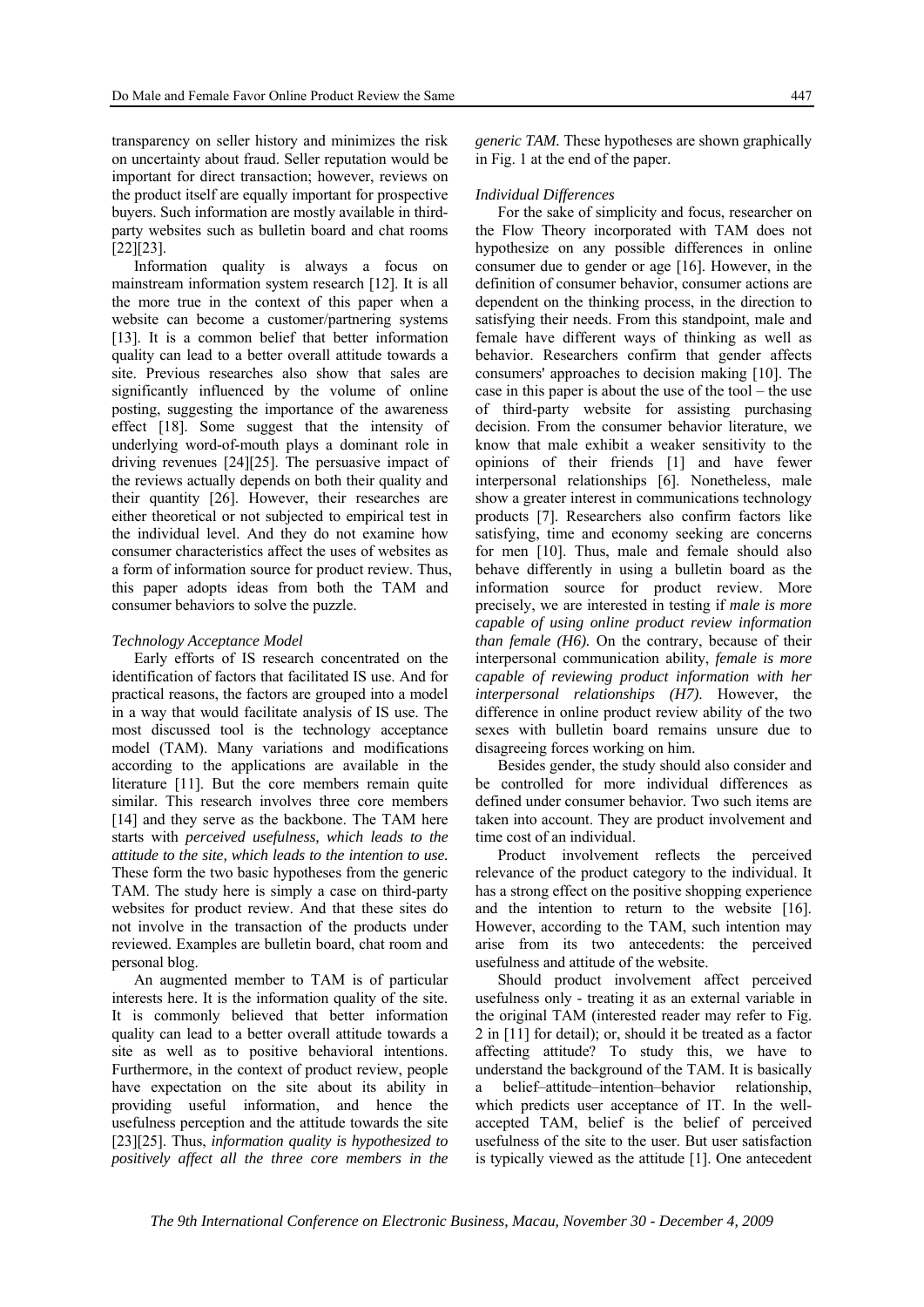of such satisfaction is the product involvement [4]. Thus, two hypotheses are proposed: *Product involvement induces perceived usefulness and positive attitude towards the website.* And since attitude is involved, intention to use is more of a result of the attitude rather than the product involvement.

Time cost is the perception of costs in undertaking the review, including the psychological costs of processing information. A major component is the value of time for the online user. By assessing time availability, we estimate such perceived value of time [27]. In researches related to information seeking, it is always an important variable to determine the use of information sources. In time scarcity of an average Internet user and the availability of the website as a convenient information source [15], it is reasonable to consider it as a control variable, and thus, we have these two hypothetical relationships for controlled testing: *time cost will positively affect the perceived usefulness and attitude towards the website*.

# **Methodology**

#### *Research Design*

It is an empirical study using a questionnaire to measure individual consumer perceptions of the research constructs using multiple-item scales. The measurement instruments are adopted from previous studies that are well-accepted and reported with satisfactory statistical reliability and validity, although we test it again for our newly collected data. The questionnaire asks for a specific product that a user may have experience in reviewing online. The products are shortlisted items developed from a pilot test involving open-ended discussions with 80 undergraduate students. The list includes low-end product like sport shoes to high-end electronic product like mobile phone. This design helps identify subjects with potentially different level of product involvement due to individual difference in needs.

The questionnaire also contains instructions asking the respondent to identify a Web site that he or she has used for product review. The subject should recall the name of website and then answer the questions pertaining to that recalled website. Moreover, the subject should also identify if it is a "bulletin board/chat sources or alike".

#### *Measurement Scale*

TAM is the basic model. Unlike some researches [16], the original construct "attitude towards the website" is not ignored and intentionally kept as it directly contribution to "intention to use the system" in the original TAM. The three dimensions are "Usefulness" (4 items), "Attitude towards the website" (4 items) and "Intention to use the system" (3 items). All items used the original seven-point Likert scale.

An augmented site characteristic is information quality. It is modified from [30] and measured by 8 items based on the user assessment of the information on eight aspects, including accuracy, timeliness, relevance, right level of detail, trustworthiness, sufficiency of hints to reflect the trustworthiness and lastly the ability to reflect fairness of the information. It is measured in the original designed seven-point Likert scale.

To primarily test the hypotheses on the difference between male and female, measures are developed based on key findings from online use of information sources [17]. The respondent is asked to report the time, in hour, he or she used to review the product. There are altogether six sources of information: three for online. They are the 1) manufacturer/dealer sources, 2) the buying services and other third parties, and 3) the bulletin board/chat sources. Each of them has an offline counterpart. They are 1) the dealer visits/advertisements, 2) the consumer reports and other print information and 3) the interpersonal contact with friends/relatives. The subject is to indicate his or her total time spent on them. With a transformation procedure, as proved mathematically and validated empirically by Ratchford et la [17], the corresponding ability in using the source can be detected.

For the individual characteristics, product involvement and its measurement have been the source of considerable research and debate since Personal Involvement Inventory was first proposed and analyzed by [31]. While there have been many variations on the definition of involvement, the Revised Personal Involvement Inventory [32] is adopted for this research. It encompasses the most important and academically accepted elements for motivational state activated by the product [33]. It is a 6-item scale and the original seven-point Likert scale was used.

The last measure is on time cost. It reflects the search effort by measuring the respondent's own perception of how much effort is put into the search of information. It was a 3-item scale developed by [34] and the original seven-point Likert scale was used. This instrument is as shown in TABLE I. *Sample* 

Chinese Internet users were our research subjects. They were randomly selected in this study. A brief introduction about the survey was provided to each invited user. If a user had experience in online review that product, he or she was invited to complete the questionnaire anonymously. The final sample size is 766. Within them, 396 are males, 370 are females. Within them 232 have age below 20 (30.3%), 457 age between 20 and 25 (59.7%) and 77 of the sample age above 25 (10.1%). 69% of them are studying either fulltime or part-time and 85.1% have a job. The total time spent on product review has a mean of 5.2 hours, with a standard deviation of 4.7 hours.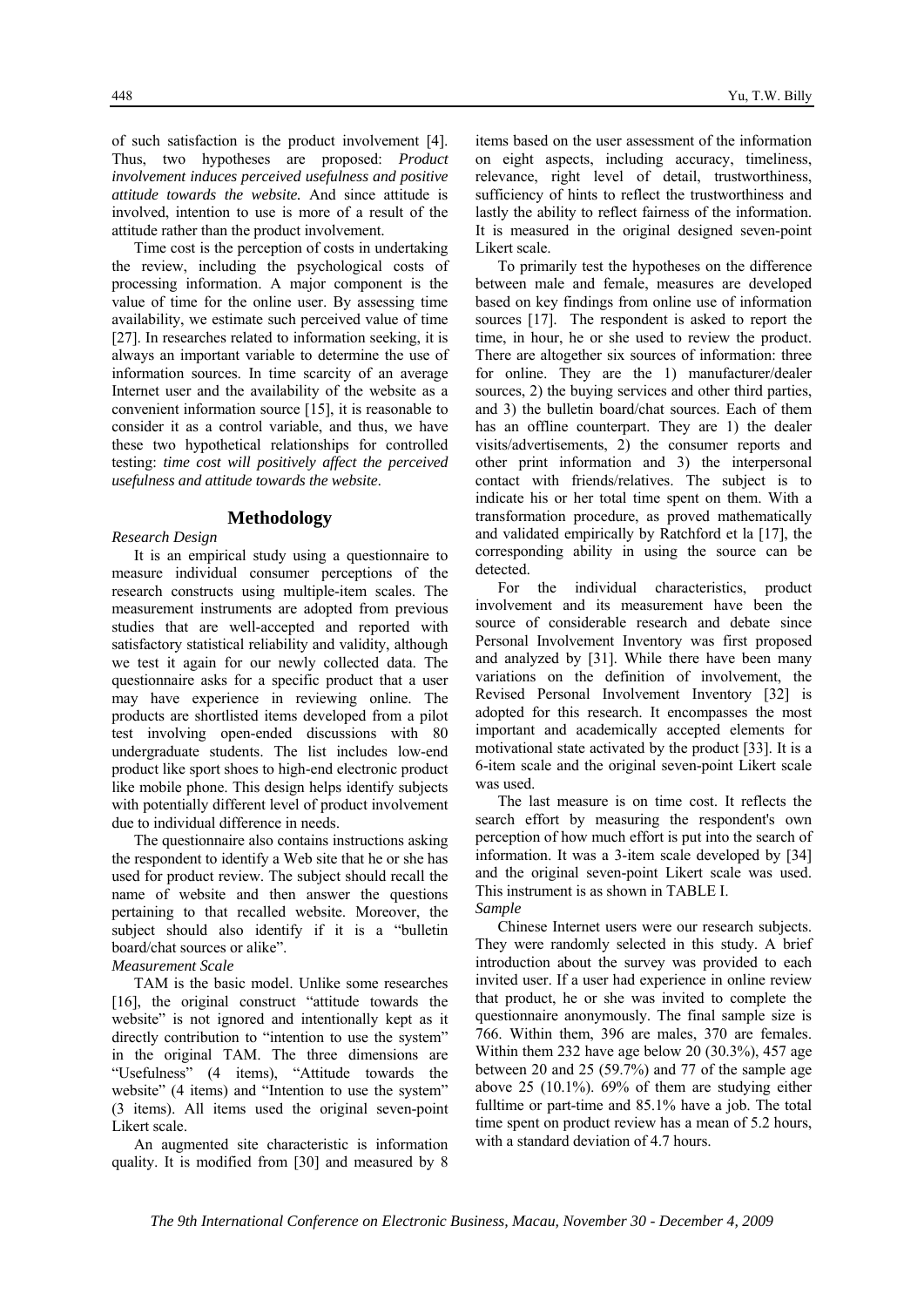| MODEL.                      |                                                                                                                                                                                                              |                                                     |  |  |  |
|-----------------------------|--------------------------------------------------------------------------------------------------------------------------------------------------------------------------------------------------------------|-----------------------------------------------------|--|--|--|
| Construct                   | Item                                                                                                                                                                                                         | CFA<br>Loading                                      |  |  |  |
| Perceive<br>usefulness      | Using the site $\ldots$                                                                                                                                                                                      |                                                     |  |  |  |
|                             | improve my shopping performance.<br>increase my shopping productivity.<br>increase my shopping effectiveness.<br>$\ldots$ is useful.                                                                         | 0.74<br>0.86<br>0.86<br>0.69                        |  |  |  |
| Information<br>quality      | The site provides $\cdots$ information.                                                                                                                                                                      |                                                     |  |  |  |
|                             | accurate<br>$\dots$ timely<br>relevant<br>at the right level of detail<br>believable<br>hints to reflect the trustworthiness of<br>notes to reflect fairness of                                              | 0.78<br>0.76<br>0.82<br>0.8<br>0.78<br>0.73<br>0.73 |  |  |  |
| Intenetion to<br><b>use</b> | To use it                                                                                                                                                                                                    |                                                     |  |  |  |
| Attitude                    | Assuming I had access to the site, I intend to use it.<br>Given that I had access to the site, I predict that I would use<br>I intend to visit it in the near future.<br>Reviewing a product on this website | 0.89<br>0.89<br>0.87                                |  |  |  |
|                             | makes me feel _____ (good)<br>$\ldots$ would be _______ (pleasant)<br>$\ldots$ is a $\_\_\_\$ idea (good)                                                                                                    | 0.82<br>0.84<br>0.86<br>0.76                        |  |  |  |
| Product<br>Involvement      | $\ldots$ is a ______ idea (wise)<br>To you, the commodity is:                                                                                                                                                |                                                     |  |  |  |
|                             | UnimportantImportant<br>IrrelevantRelevant<br>UnexcitingExciting<br>BoringInteresting                                                                                                                        | 0.72<br>0.72<br>0.79<br>0.79                        |  |  |  |
| Time Cost                   | Not funFun<br>UnappealingAppealing<br>How about your feeling of the followings.<br>I seem to be busier than most people I know                                                                               | 0.77<br>0.79<br>0.69                                |  |  |  |
|                             | Usually there is so much to do that I wish I had more time<br>I usually find myself pressed for time                                                                                                         | 0.88<br>0.81                                        |  |  |  |

### TABLE I. THE SURVEY INSTRUMENT MEASUREMENT

# **Analysis**

#### *Presence of gender difference*

From the theoretical perspective of the consumer's choice of information sources [17], the shares of use of each source identify the differences across individuals in their ability to use different sources. The transformation involves a recoding procedure. The total time in information seeking for each individual was used as the base for the share; and the shares of the total online time, bulletin time and interpersonal contact time were calculated. Results show that there is a significant difference between male and female in general online review ability (H6) and review ability particularly with interpersonal contact (H7), TABLE II. It confirms our hypotheses. However, they do not show difference in the ability to use bulletin board as an information source. It concludes that, the ability on online product review with bulletin board is more or less the same between male and female. It may be due to the fact that disagreeing forces are acting at more or less the same magnitude.

TABLE II. T-TEST OF ONLINE REVIEW ABILITY

| Ability to use the resource for<br>product review | <b>SFX</b> | Mean Share | Std.<br>Deviation | Levene's Test for<br>Equality of Variances | t value - according to<br>the Levene's Test |
|---------------------------------------------------|------------|------------|-------------------|--------------------------------------------|---------------------------------------------|
| General Online resources Male                     |            | 0.583      | 0.164             | 0.163                                      | $2.366*$                                    |
|                                                   | Female     | 0.556      | 0.152             |                                            |                                             |
| <b>Bulletin Board</b>                             | Male       | 0.255      | 0.169             | 0.001                                      | 1.874                                       |
|                                                   | Female     | 0.234      | 0.137             |                                            |                                             |
| Interpersonal Contact                             | Male       | 0.164      | 0.103             | 0.401                                      | $-2.203*$                                   |
|                                                   | Female     | 0.180      | 0.098             |                                            |                                             |
| * - significant in the 0.05 level                 |            |            |                   |                                            |                                             |

#### *Measurement Model*

Most variables of interests cannot be measured directly as they are not observable. They are called latent variables, but the measurement should be validated before the analysis for casual relationship. To validate the measurement model, this paper uses a confirmatory factor analysis (CFA). In it, the latent variables are hypothesized and are approximated by the observable variables [37]. It is a proven technique and has been extensively used in econometrics, marketing, sociology, and education [35] [36].

LISREL 8 was used to test the measurement model and to ensure convergent and discriminant validity [42]. The analysis results on CFA report Degrees of Freedom 309 and a  $\chi$ 2 value of 1117.9. Although the P value is 0.0, the Root Mean Square Error of Approximation (RMSEA) is  $0.058$  (<0.10) [38]. Goodness of Fit Index (GFI) is 0.902; the Normed Fit Index (NFI) is 0.968; Non-Normed Fit Index (NNFI) is 0.973; Comparative Fit Index (CFI) is 0.977. All these results indicate acceptable fit [40]. Moreover, all indicators load significantly to their corresponding factors; satisfying the test for convergent validity [41]. Table I shows the CFA loadings. Reliability test also shows that all the latent variables have Cron-Alpha values greater than the threshold of 0.7.

Since all six latent variables were measured by items in a questionnaire completed by a single respondent, we also check for common method variance [45]. All the measuring items were entered into a principal components factor analysis. It produced six factors, with the first factor explaining only 35 percent of the variance. Moreover, no general factor was apparent in the unrotated factor solution. Thus, common method variance should not be a problem in the study [46]. With these evidences, we confirm the measurement model and can process to the structural analysis.

#### *Stuctural Model*

The result for the structural equation models are shown in TABLE III. All these indicate a acceptable fits with the empirical data. The standardized estimated structural equations coefficients are presented in TABLE IV. The analysis confirms most of our hypotheses. Ironically, the TAM for male differs from the female's, under the study in bulletin board for product review purpose.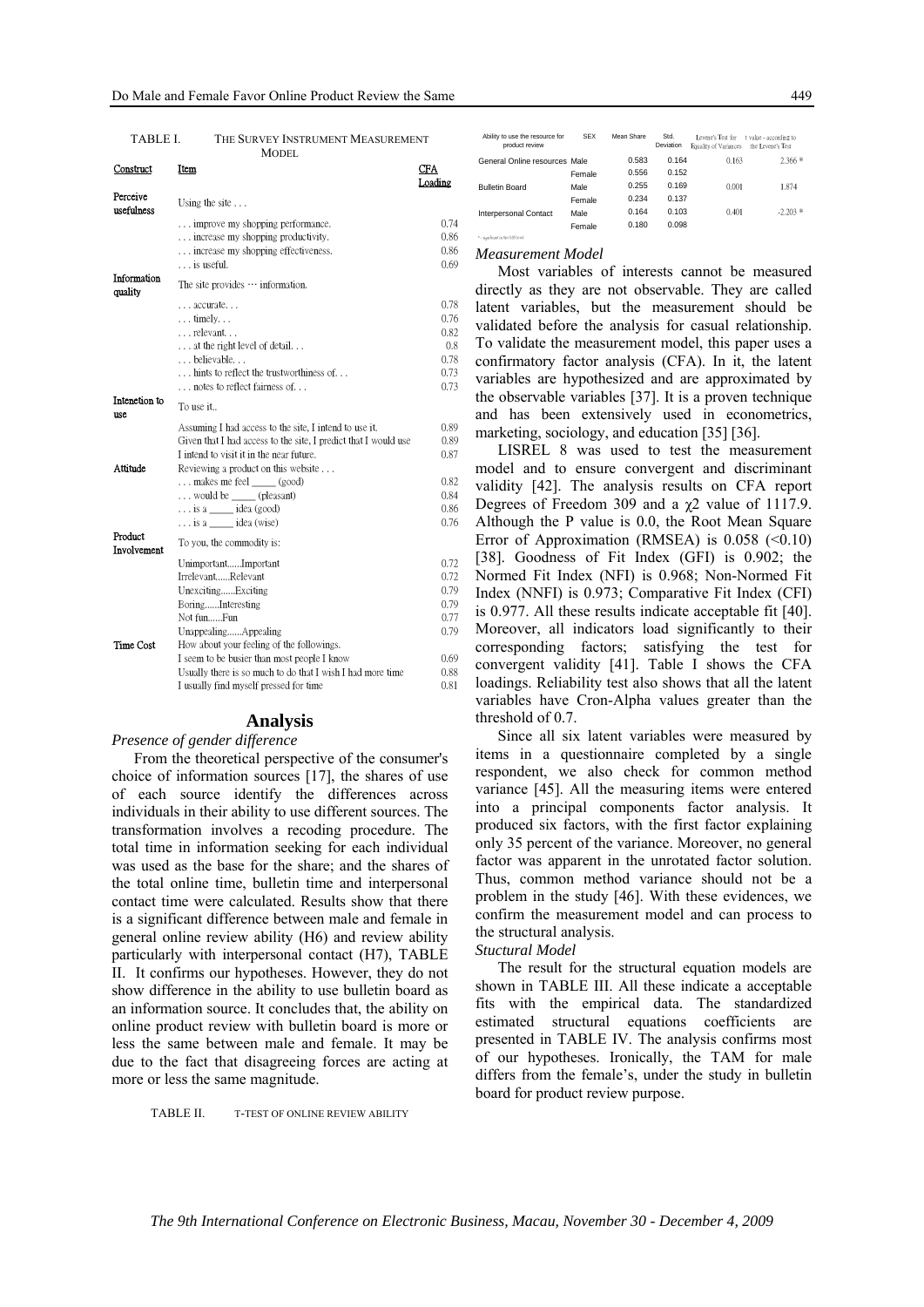|                                                                                                                          | Overall | Male   |         | Female  |  |
|--------------------------------------------------------------------------------------------------------------------------|---------|--------|---------|---------|--|
| Sample size                                                                                                              | 766.00  | 396.00 |         | 370.00  |  |
| Degrees of Freedom                                                                                                       | 312.00  | 312.00 |         | 312.00  |  |
| Minimum Fit Function Chi-Square                                                                                          | 1124.49 | 768.70 |         | 848.46  |  |
| Normed Fit Index (NFI)                                                                                                   | 0.97    | 0.96   |         | 0.95    |  |
| Non-Normed Fit Index (NNFI)                                                                                              | 0.97    | 0.97   |         | 0.96    |  |
| Parsimony Normed Fit Index (PNF)                                                                                         | 0.86    | 0.85   |         | 0.84    |  |
| Comparative Fit Index (CFI)                                                                                              | 0.98    | 0.98   |         | 0.97    |  |
| Goodness of Fit Index (GFI)                                                                                              | 0.90    | 0.87   |         | 0.86    |  |
| TABLE IV.<br>STANDARDIZED ESTIMATED IN THE MODELS<br>Overall Male<br>Description<br>Female                               |         |        |         |         |  |
| Perceived Usefulness leads to the Attitude<br>Нl                                                                         |         | 0.11   | $0.16*$ | 0.05    |  |
| Attitude leads to the Intention to use<br>H2                                                                             |         | 041    | $0.41*$ | $0.41*$ |  |
| Information quality positively affects Perceived Usefulness<br>H3                                                        |         | 0.60   | $0.55*$ | $0.67*$ |  |
| Information quality positively affects Attitude<br>H <sub>4</sub>                                                        |         | 0.51   | $0.50*$ | $0.54*$ |  |
| Information quality positively affects Intention to use<br>H5<br>Product involvement induces perceived usefulness of the |         | 0.44   | $0.44*$ | $0.43*$ |  |
| H8<br>Product involvement induces positive attitude towards the                                                          |         | 0.10   | $0.19*$ | 001     |  |
| H <sub>9</sub><br>Time cost will positively affect the Perceived Usefulness of<br>H1                                     |         | 0.21   | $0.20*$ | $0.21*$ |  |
| Time cost will positively affect the Attitude towards the<br>Ĥг                                                          |         | 0.06   | 0.06    | 0.05    |  |
| ı.<br>malanita                                                                                                           |         | 0.04   | 0.05    | 0.03    |  |

#### TABLE III. FITTING STATISTICS ON THE STRUCTURAL MODELS

1  $\ast \cdot \text{significant in the 0.05 level}$ 

For male, the product involvement is of much greater influence to the perceived usefulness of the bulletin website (H8). The standard errors are 0.053 and 0.052 for male and female, respectively. And for female, the information quality is of much greater influence to the perceived usefulness of the bulletin website (H3). The standard errors are 0.055 and 0.062 for male and female, respectively. These two differences are significant to the 0.05 level. Moreover, the longheld gender-indifferent TAM is challenged together with these differences. Perceived usefulness may not lead to positive attitude towards a bulletin board when it is used for product reviews (H1). (The standard errors are ignored here due to the insignificance of the path in female group.)

Male (generally more technology affinity but exhibit a weaker sensitivity to the opinions of their friends [1]) actually does not care as much as female does in the review information. Thus, information quality exhibits less influence to the perceived usefulness in the male group. Nevertheless, male shows a greater interest in communications technology related matters [7], satisfying this need of him is more essential [10]. A proper bulletin board serves this purpose in a timely and economic manner [10]. These fulfill the requirement of male. The more his product involvement is, the more is such need for a website. Thus, his product involvement plays a more dominating role in the perceived usefulness of the bulletin board.

The insignificant path of H1 in the female group can be explained by the fact that information quality actually dominates the influence to attitude towards the bulletin board. The general information quality is very important to female, as that is the cue for her evaluation of her satisfaction due to the service quality of the information source [47] - the alternative way to the attitude towards the bulletin board [1]. At the same time, in the correlation relationship among the three latent variables – perceive usefulness, information quality and attitude towards the bulletin board, information quality actually partials out the correlation between perceive usefulness and the attitude towards the bulletin board. All these make happened the very low correlation between the two TAM members.

It might be that the above gender-related differences are due to the difference in internet information search skill<sup>1</sup> between the genders. Thus, here presents a post-hoc analysis to address the suspicion. However, the internet information search skill is a formative measure [43]. It is too complicated to handle with the structural model as shown in Fig. 1 [44]. Instead, we use multiple regressions on the summative measures to reveal the effect of the search skill on the two involved hypotheses, H1 and H8 in TABLE V.

|                                                                              | TABLE V.                   | POST-HOC MULTIPLE REGRESSION               |         |           |
|------------------------------------------------------------------------------|----------------------------|--------------------------------------------|---------|-----------|
| <b>Hypothesis</b>                                                            |                            |                                            | Beta    |           |
| HI                                                                           |                            | Perceived Usefulness leads to the Attitude |         |           |
|                                                                              | Internet Info Search Skill |                                            | 0 0 2 7 | 0.833     |
|                                                                              | Perceived Usefulness       |                                            | 0.456   | $14142$ * |
| <b>H8</b><br>Product involvement induces perceived usefulness of the website |                            |                                            |         |           |
|                                                                              | Internet Info Search Skill |                                            | 0.023   | 0.656     |
|                                                                              | Product Involvement        |                                            | 0.203   | $5734$ *  |
| * - significant in the 0.05 level                                            |                            |                                            |         |           |

Just as Koufaris predicts [16], gender does make a difference in the TAM model under specific context. The test of the models provides the evidence. In the context of product review, information quality and product involvement play important roles in the TAM. These can be explained by the literature in consumer research, which identifies that gender makes some differences.

#### **Conclusions**

This paper has presented a casual model from the consumer behavior perspective on top of the technology user model. The SEM analyses provide a holistic view of the latent variables under investigation. Empirical evidence shows that the mechanism behind TAM may differ according to gender. As a result of the considerable differences in the context of product review between males and females, it may be necessary to devise a more genderspecific strategy for building a bulletin board for the purpose. Although female is less sensitive to technology and use online resources for product review less, our result suggests that female demands more information quality on bulletin board. This piece of information would be valuable for online companies when they like to differentiate themselves from their competitors with a gender focus. The implication is that, for site or blog owner interested in product review, they should work on promoting information quality, as it is more important for female.

<sup>&</sup>lt;sup>1</sup> As one of the reviewers kindly suggested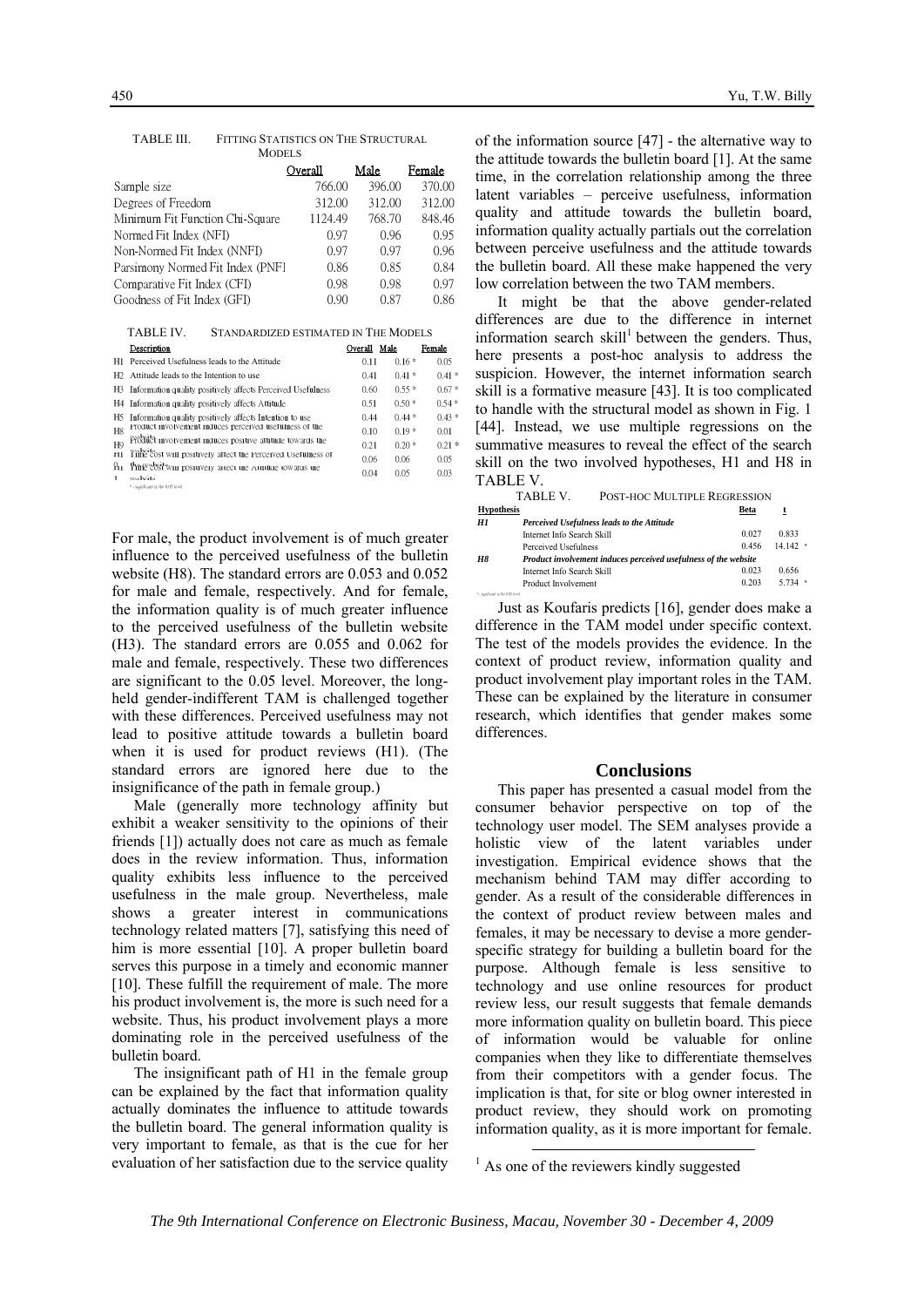For the moderator, if any, domain expertise on the product is thus more important than social skills or technological skills in site development. Development skills are however important, when such skills are directed to develop interface to encourage other participant to review a product. Practitioners may seek advice from such experts, e.g. [48][49]. This could also be accomplished and enhanced by highlighting provisions to specific gender. For instance, fashionable and attractive styling is very important to females [10]. And, this issue is highly related to the information quality of timeliness.

Care should be taken when generalizing the results of our study. Consumer behavior itself is a multifaceted concept, and although our study focused on a major component of product involvement, which is related to the consumer's need and information search motivation, other components like demographics, psychographics, personality, motivation, knowledge, attitudes, beliefs, and feelings could yield different results. Our study also had some limitations due to the use of young subjects in our experiments; however, they had similar profiles to those of typical web shoppers but did not include novice or older potential online customers.

### **Acknowledgment**

The study was partially supported by the Sociocultural Development Research Association, Macau. Without their assistance, this paper should never be accomplished.

#### **References**

- [1] Wixom, BH & Todd, PA (2005) A theoretical integration of user satisfaction and technology acceptance *Information Systems Research*, 16, 1, pp85-
- [2] Avery, C., P. Resnich, R. Zeckhauser. 1999. The market for evaluations. Amer. Econom. Rev. 89(3) 564–584
- [3] Bettman, James R. (1979). *An Information Processing Theory of Consumer Choice*, MA: Addison-Wcslcy
- [4] Olsen, SO (2007) Repurchase loyalty: The role of involvement and satisfaction *Psychology and Marketing* Volume 24 Issue 4, Pages 315 - 341
- [5] Shoaf, F. R., Scattone, J. Morrin, M. and Maheswaran, D. (1995) Gender differences in adolescent compulsive consumption, in Kardes, F. R. and Sujan, M. (eds) *Advances in Consumer Research*, Vol. 22, Association for Consumer Research, Provo, UT, pp. 500–504.
- [6] Sherrod, D. (1989) 'The influence of gender on same-sex friendships', in Hendrick, C. (ed.) *Close Relationships*, Sage, Newbury Park, CA, pp.164–186.
- [7] Rudell, F. (1993) 'Gender differences in consumer decision making for personal computers: A test of hypotheses', in Arnold

Costa, J. (ed.) *Gender and Consumer Behavior*, University of Utah Printing Service, Salt Lake City, UT, pp.1–16.

- [8] Engel, James F., Roger D. Blackwell, Paul W. Miniard. 1990. *Consumer Behavior*. Dryden Press, Chicago, IL.
- [9] Marchionini G (1997) *Information seeking in electronic environments* Cambridge University Press, ISBN 0521586747.
- [10] Mitchell, VW & Walsh, G. (2004) Gender differences in German consumer decisionmaking styles Journal of Consumer Behaviour; Jun, Vol. 3 Issue 4, p331-346.
- [11] Legris, P., Ingham, J. and P Collerette,  $(2003)$ Why do people use information technology? A critical review of the technology acceptance model Information & Management, Volume 40, Issue 3, Pages 191-204
- [12] Strong, D., Lee, Y. and Wang, R. (1997), Data quality in context, Communications of the ACM, Vol. 40 No. 5, pp. 103-10.
- [13] Straub, Detmar, Richard T. Watson. 2001. Transformational issues in researching IS and Net-enabled organizations. Inform. Systems Res. 12(4) 337–345.
- [14] Davis, Fred D. 1989. Perceived usefulness, perceived ease of use, and user acceptance of information technology. MIS Quart. 13(3) 319– 340.
- [15] Underhill, P. (1999). Why we buy: The science of shopping. New York: Simon & Schuster.
- [16] Koufaris, M. (2002) Applying the Technology Acceptance Model and Flow Theory to Online Customer Behavior Information Systems Research 13(2), pp.205-223.
- [17] Ratchford, B. T., M.-S. Lee, D. Talukdar. 2003. The impact of the Internet on information search for automobiles. J. Marketing Res. 40(2) 193– 209.
- [18] Duan W., Gu B., Whinston A.B. (2008) Do online reviews matter? An empirical investigation of panel data Decision Support Systems, 45 (4), pp. 1007-1016.
- [19] Ba, S. and Pavlou, P. (2002), "Evidence of the Effect of Trust Building Technology in Electronic Markets: Price Premiums and Buyer Behavior." MIS Quarterly 26 (3), pp. 243–268
- [20] Chatterjee, P. (2001), "Online reviews: do consumers use them?" Advances in Consumer Research, Vol. 28. Ann Arbor, MI: Association for Consumer Research, pp. 129–33.
- [21] Dewan, S., Hus, V. (2004), Adverse Selection in Electronic Markets: Evidence From Online Stamp Auctions. The Journal of Industrial Economics, volume LII, pp. 497-516
- [22] Hankin, Lisa (2007) *The Effects of User Reviews on Online Purchasing Behavior across Multiple Product Categories*, University of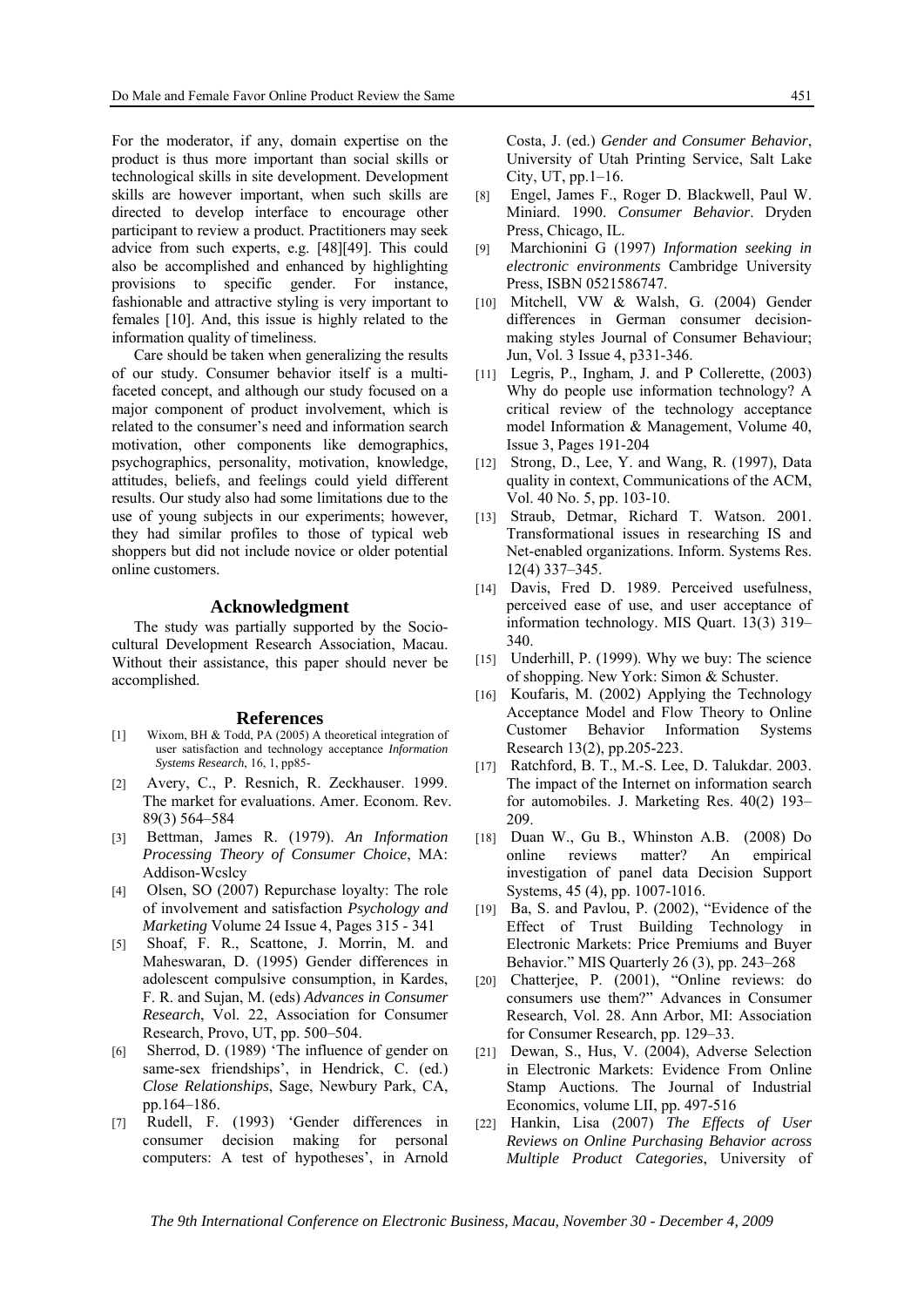California, Berkeley, 102 South Hall, Berkeley, CA 94720

- [23] Chen, Yubo and Xie, Jinhong (2005) Third-Party Product Review and Firm Marketing Strategy, *Marketing Science*; Spring 2005; 24, 2; pg. 218
- [24] Dellarocas, C. (2003) The Digitization of Word of Mouth: Promise and Challenges of Online Feedback Mechanisms, Management Science, Vol. 49, No. 10, Special Issue on E-Business and Management Science, pp. 1407-1424
- [25] Hu, N., Pavlou, P., and Zhang, J. (2006) Can Online Word-of-Mouth Communication Reveal True Product Quality? Experimental Insights, Econometric Results, and Analytical Modeling. http://sloan.ucr.edu/blog/uploads/papers/ISR\_H U\_PAVLOU\_ZHANG\_SUBMITTED.pdf
- [26] Park, D., Lee, J. and Han, I (2007) The Effect of On-Line Consumer Reviews on Consumer Purchasing Intention: The Moderating Role of Involvement, International Journal of Electronic Commerce Volume 11, Number 4 pp. 125 - 148
- [27] Beatty, Sharon E. and Scott M. Smith (1987), "External Search Effort: An Investigation across Several Product Categories," Journal of Consumer Research. 14 (June), 83-95.
- [28] Tan, Y. H., and Thoen, W. Toward a generic model of trust for electronic commerce. International Journal of Electronic Commerce, 5, 2 (winter 2000–2001), 61–74.
- [29] Yoon, S. J. The antecedents and consequences of trust in online purchase decisions. Journal of Interactive Marketing, 16, 2 (2002), 47–63.
- [30] Barnes, S.J and Vidgen, R.T. (2003) Measuring Web site quality improvements: a case study of the forum on strategic management knowledge exchange, Industrial Management & Data Systems 103(5), 2003, pp. 297–309. Df
- [31] Zaichkowsky, Judith Lynne. 1985. Measuring the involvement construct. J. Consumer Res. 12(3) 341–352. Asdf
- [32] McQuarrie, Edward F., J. Michael Munson. 1992. A revised product involvement inventory: Improved usability and validity. J. F. Sherry and B. Sternthal, eds. Advances in Consumer Research, vol. 19. Association for Consumer Research, Provo, UT.
- [33] Mittal, Banwari. 1989. A theoretical analysis of two recent measures of involvement. T. K. Srull, ed. Advances in Consumer Research, vol. 16. Association for Consumer Research, Provo, UT.
- [34] Srinivasan, Narasimhan and Brian T. Ratchford (1991), "An Empirical Test of a Model of External Search for Automobiles," Journal of Consumer Research, 18 (September), 233–242.
- [35] Bollen, K.A. (1989), Structural Equations with Latent Variables, Wiley-Interscience (April 28, 1989).
- [36] Doll, W.J., Xia, W.D., Torkzadeh, G. (1994), "A confirmatory factor analysis of the end-user computing satisfaction instrument", MIS Quarterly, No. 18, Issue 4, December, pp.453-61.
- [37] Hair, J.F. Jr, Anderson, R.E., Tatham, R.L., Black, W.C. (1995), Multivariate Date Analysis, 4th ed, Prentice-Hall, Englewood Cliffs, NJ.
- [38] Lawrence S. Meyers, Glenn Gamst, A. J. Guarino (2006) *Applied multivariate research: design and interpretation*, SAGE, ISBN 1412904129.
- [39] Stamatis, D.H. (2002) Six Sigma and Beyond: Statistics and probability, CRC Press, ISBN 1574443127, pp.162.
- [40] Bentler, P. M. (1990). Fit indexes, Lagrange multipliers, constraint changes and incomplete data in structural models. Multivariate Behavioral Research, 25, 163-172.
- [41] Anderson, J. C., & Gerbing, D. W. (1988). Structural equation modeling in practice: a review and recommended two-step approach. Psychological Bulletin, 103, 411-423.
- [42] Joreskog, K. G., & Sorbom, D. (1996) Lisrel 8: Structural Equation Modeling with the SIMPLIS Command Language, Scientific Software International.
- [43] Bollen, K.A. & Lennox, (1991) Conventional Wisdom on Measurement: A Structural Equation Perspective, Psychological Bulletin, 110, 2: 305- 314.
- [44] Diamontopoulos, A., & Winklhofer, H. M. (2001). Index construction with formative indicators: An alternative to scale development. Journal of Marketing Research, 38: 269-277.
- [45] Podsakoff, P. M., & Organ, D. W. (1986). Selfreports in organizational research: problems and prospects. Journal of Management, 12, 531-544.
- [46] Scott, S. G., & Bruce, R. A. (1994). Determinants of innovative behavior: a path model of individual innovation in the workplace. Academy of Management Journal, 37, 580-607.
- [47] Yang, Z, Cai, S. Zhou, Z. & Zhou, N. (2005) Development and validation of an instrument to measure user perceived service quality of information presenting Web portals *Information & Management*, Volume 42, Issue 4, May, pp.575-589
- [48] Alexander, J. E. and Tate, M.A. (1999) Web Wisdom: How to Evaluate and Create Information Quality on the Web, Lawrence Erlbaum Associates, ISBN 0805831231, 9780805831238
- [49] Kahn, B.K., Strong, D.M. and Wang, R.Y.. Information quality benchmarks: product and service performance, Communications of the ACM 45 (4ve), April 2002, pp. 184–192.